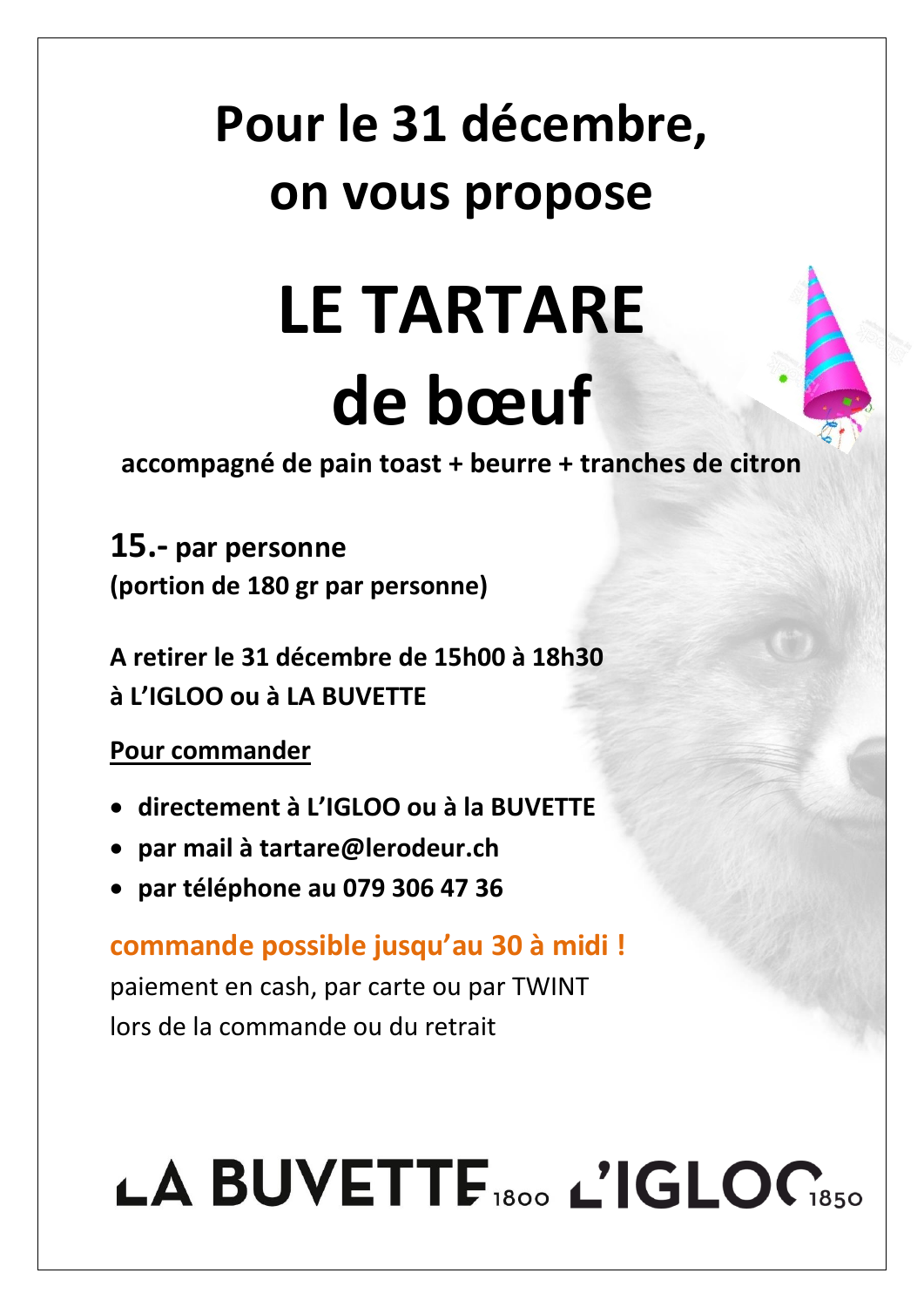### **For the 31th December, we offer you**

### **THE TARTAR of beef**

**with toast + butter + lemon slices**

**15.- per person**

**(portion of 180 gr per person)**

**To be picked up on December 31** 

**from 3:00 pm to 6:30 pm at L'IGLOO or at LA BUVETTE**

**How to order**

- **directly at the IGLOO or at the BUVETTE**
- **by mail at tartare@lerodeur.ch**
- **by phone at 079 306 47 36**

#### **order possible until 30 at midday !**

payment in cash, by card or by TWINT at the time of command or withdrawal

# LA BUVETTE 1800 L'IGLOC1850